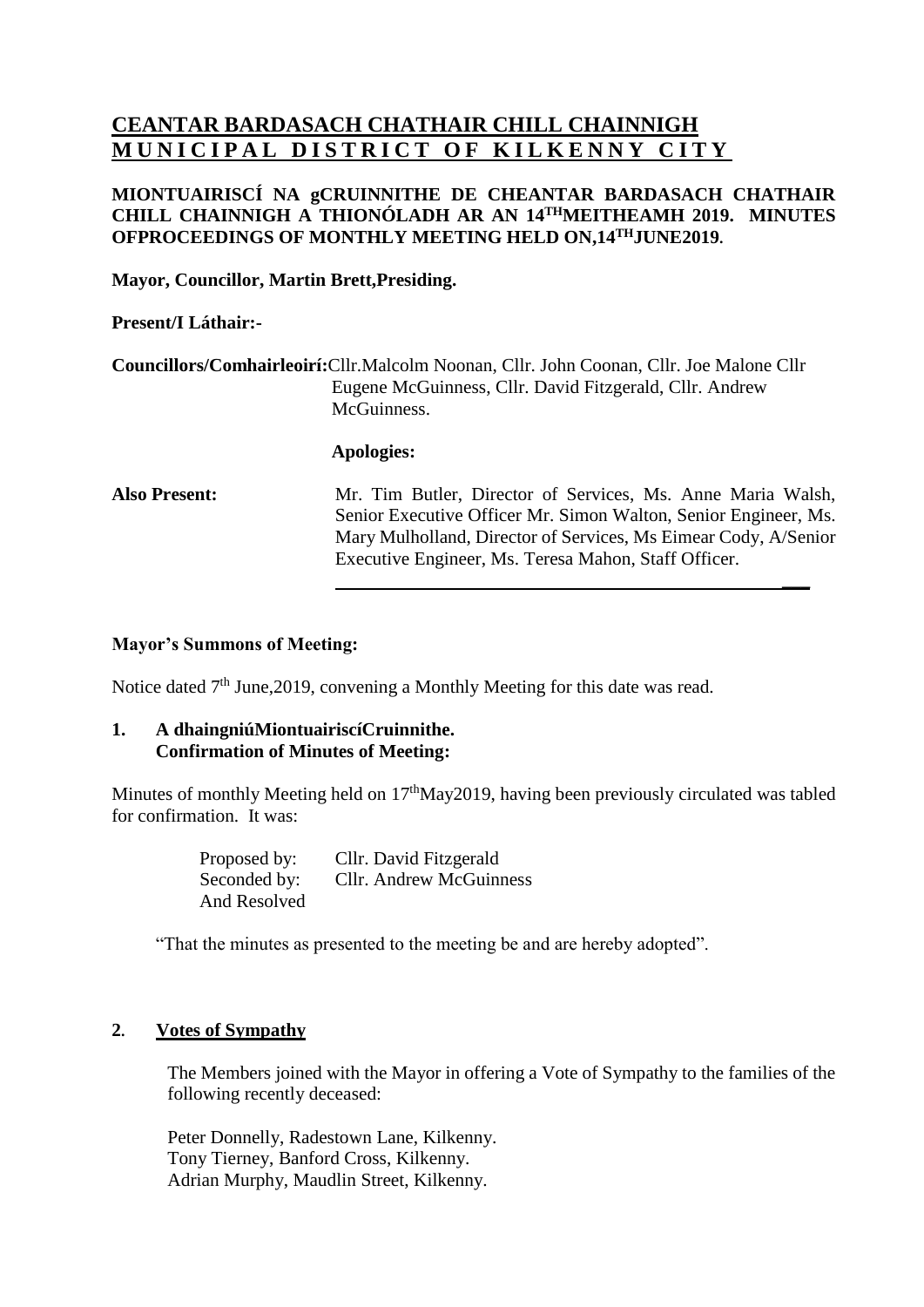Tom Moloney, Warrington, Bennettsbridge Rd., Kilkenny. Maureen Gannon, Sralagh, Ballyragget, Co. Kilkenny.

A minute silence was held for all.

**3. Cur i láthair ar fhorbairti beartaithne ag Parcnagowan & Old Golf Links Bóthar.** Presentation on proposed Part 8 Housing Developments at Parcnagowan & Old Golf Links Road

Ms Mary Mulholland, Director of Services for Housing explained to Members the need for the Council to diversity its housing program to facilitate people with mobility issues and to provide houses for downsizing. The two proposed housing developments been presented today begins this process, making the best use of brownfield sites in the City area to directly address the needs of housing in the City.

Ms. Eimear Cody, A/Senior Executive Engineer presented proposals for two brownfield sites at Parcnagowan and the Old Golf Links Road.

The units proposed at Parcnagowan (6 units) include one four-bed group house for decongregation of St Patrick's Centre, two three-bed fully accessible houses for families with special needs and three two-bed single storey houses.

The units proposed for the Old Gold Links Road (6 units) include four single storey units and two two-bed townhouses.

The Part 8 process for both proposals are on public display for the period Friday  $7<sup>th</sup>$  June until Friday  $5<sup>th</sup>$  July and submissions can be made until the  $19<sup>th</sup>$  July.

A public meeting for the Parcnagowan proposal will be held on Tuesday 18<sup>th</sup> June from 4pm to 7pm in St. Patrick's Centre. The public meeting for the Golf Links Road proposal will be held on Wednesday 19<sup>th</sup> June from 4pm to 7pm in the Ormonde Bar.

All Members thanked Ms. Mulholland and Ms Cody for the presentation and welcomed the proposals. They made the follow observations and comments:

- Traffic calming measures in the Parcnagowan area.
- School time traffic.
- Reintroduction of Park and Ride from supermarket car parks.
- Time lines for the projects.
- Welcoming the future proofing housing.
- IWA housing on College Road.
- BER rating, quality of structure and construction methodology.
- Traffic plan for Outrath Road and set down bays.

Ms. Mulholland. Ms. Cody and Mr. Walton responded to Members. Ms Mulholland confirmed that the traffic issue would be taken on board. She explained that these developments were only a very small part of solving a big housing deficit. The housing